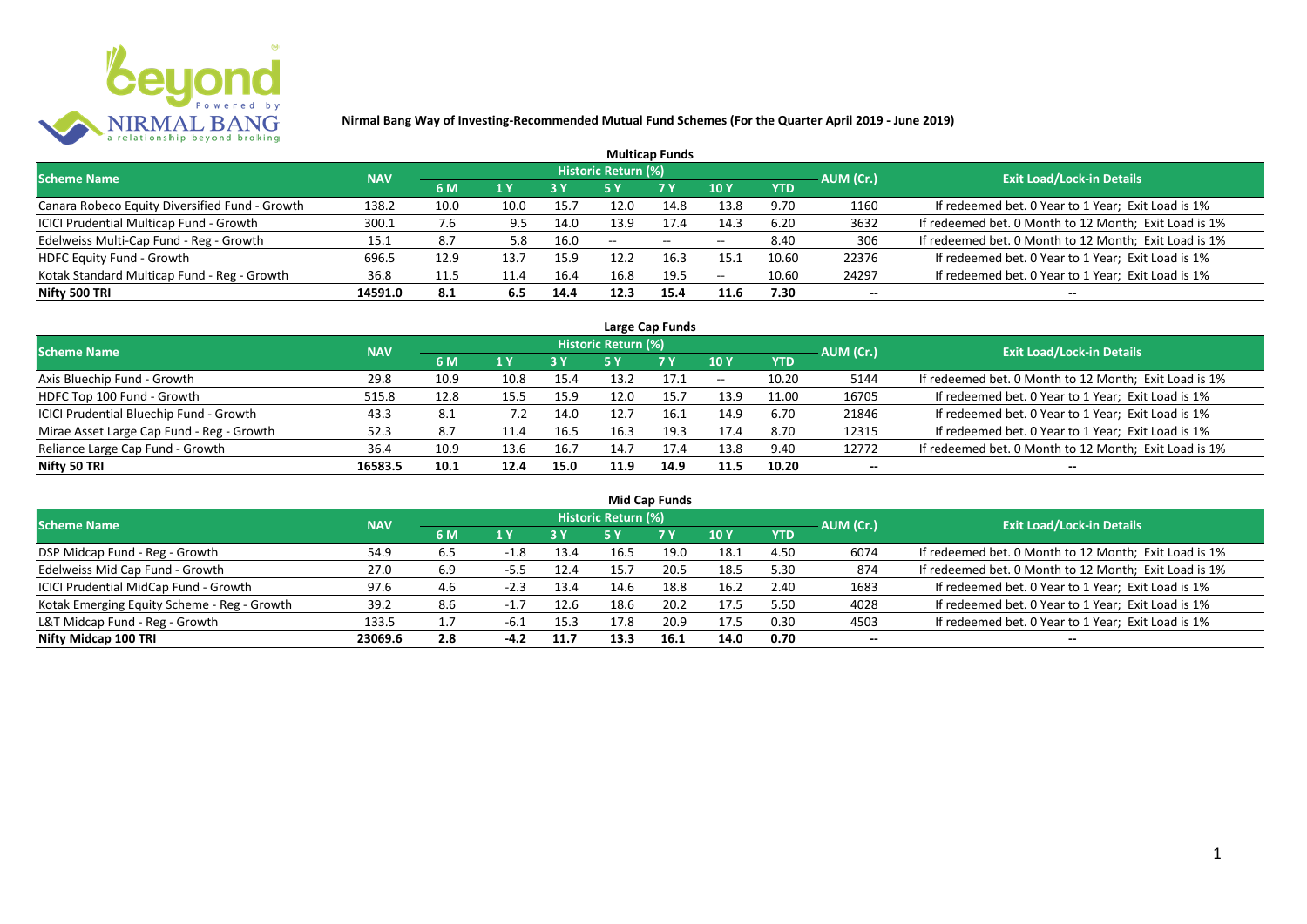

|                                           |            |     |      |      |                            | Large & Midcap |                 |            |           |                                                    |
|-------------------------------------------|------------|-----|------|------|----------------------------|----------------|-----------------|------------|-----------|----------------------------------------------------|
| <b>Scheme Name</b>                        | <b>NAV</b> |     |      |      | <b>Historic Return (%)</b> |                |                 |            | AUM (Cr.) | <b>Exit Load/Lock-in Details</b>                   |
|                                           |            | 6 M |      |      |                            | <b>7 Y</b>     | 10 <sub>Y</sub> | <b>YTD</b> |           |                                                    |
| Canara Robeco Emerging Equities - Growth  | 95.9       | 8.6 |      | 16.8 | 20.0                       | 23.2           | 21.0            | 7.70       | 4675      | If redeemed bet. 0 Year to 1 Year; Exit Load is 1% |
| IDFC Core Equity Fund - Reg - Growth      | 45.7       | 4.6 | 0.7  | 13.0 | 12.2                       | 14.6           | 10.7            | 3.60       | 2954      | If redeemed bet. 0 Day to 365 Day; Exit Load is 1% |
| Principal Emerging Bluechip Fund - Growth | 105.3      | 4.9 | -3.1 | 15.0 | 17.9                       | 21.9           | 18.2            | 4.10       | 2190      | If redeemed bet. 0 Year to 1 Year; Exit Load is 1% |
| NIFTY Large Midcap 250 TRI                | 7355.0     | 6.5 |      | 14.7 | 14.0                       | 17.1           | 13.4            | 5.10       | --        | $- -$                                              |

| <b>Focused Funds</b>                           |            |      |     |      |                     |        |       |            |           |                                                       |  |  |  |
|------------------------------------------------|------------|------|-----|------|---------------------|--------|-------|------------|-----------|-------------------------------------------------------|--|--|--|
| <b>Scheme Name</b>                             | <b>NAV</b> |      |     |      | Historic Return (%) |        |       |            | AUM (Cr.) | <b>Exit Load/Lock-in Details</b>                      |  |  |  |
|                                                |            | 6 M  | 1 V |      |                     | 7 Y    | 10Y   | <b>YTD</b> |           |                                                       |  |  |  |
| Axis Focused 25 Fund - Growth                  | 28.6       | -8.1 |     | 16.9 | 15.8                | $\sim$ | $- -$ | 6.80       | 7584      | If redeemed bet. 0 Month to 12 Month; Exit Load is 1% |  |  |  |
| <b>IDFC Focused Equity Fund - Reg - Growth</b> | 37.6       |      |     | 13.4 | 10.0                | 12.2   | 9.4   | 6.60       | 1632      | If redeemed bet. 0 Days to 365 Days; Exit Load is 1%  |  |  |  |
| SBI Focused Equity Fund - Growth               | 146.6      | 14.0 | 7.0 | 15.3 | 17.0                | 18.4   | 19.0  | 10.90      | 4234      | If redeemed bet. 0 Year to 1 Year; Exit Load is 1%    |  |  |  |
| <b>S&amp;P BSE 500</b>                         | 15517.9    | 7.5  |     | 13.0 | 11.0                | 13.8   | 10.7  | 6.70       | --        | --                                                    |  |  |  |

| <b>Small Cap Funds</b>                         |            |        |         |                            |      |                          |            |            |           |                                                    |  |  |  |
|------------------------------------------------|------------|--------|---------|----------------------------|------|--------------------------|------------|------------|-----------|----------------------------------------------------|--|--|--|
| <b>Scheme Name</b>                             | <b>NAV</b> |        |         | <b>Historic Return (%)</b> |      |                          |            |            | AUM (Cr.) | <b>Exit Load/Lock-in Details</b>                   |  |  |  |
|                                                |            | 6 M    | 1 Y     |                            | 5 Y  | <b>7Y</b>                | 10Y        | <b>YTD</b> |           |                                                    |  |  |  |
| Franklin India Smaller Companies Fund - Growth | 54.8       | 7.1    | $-8.2$  | 9.6                        | 16.3 | 22.8                     | 18.9       | 4.40       | 7403      | If redeemed bet. 0 Year to 1 Year; Exit Load is 1% |  |  |  |
| HDFC Small Cap Fund - Growth                   | 44.1       | 5.0    | $-4.4$  | 18.1                       | 17.4 | 19.5                     | 16.6       | 3.70       | 7660      | If redeemed bet. 0 Year to 1 Year; Exit Load is 1% |  |  |  |
| L&T Emerging Businesses Fund - Reg - Growth    | 24.4       | $-0.1$ | $-10.6$ | 17.5                       | 17.6 | $\overline{\phantom{a}}$ | $\sim$ $-$ | $-1.90$    | 5989      | If redeemed bet. 0 Year to 1 Year; Exit Load is 1% |  |  |  |
| Reliance Small Cap Fund - Growth               | 41.0       | 3.9    | -6.5    | 16.6                       | 20.0 | 24.5                     | $- -$      | 3.20       | 8050      | If redeemed bet. 0 Year to 1 Year; Exit Load is 1% |  |  |  |
| SBI Small Cap Fund - Growth                    | 52.6       | 6.5    | $-5.4$  | 17.4                       | 24.7 | 26.4                     | $- -$      | 4.40       | 1992      | If redeemed bet. 0 Year to 1 Year; Exit Load is 1% |  |  |  |
| Nifty Smallcap 100 TRI                         | 7968.1     | 5.5    | $-15.5$ | 8.8                        |      | 12.0                     | 10.2       | 1.70       | --        |                                                    |  |  |  |

#### **ELSS Schemes (Tax Saving u/s 80-C)**

| Scheme Name                                   | <b>NAV</b> |     |      | Historic Return (%) |      |                                                |                 |            | AUM (Cr.) | <b>Exit Load/Lock-in Details</b> |
|-----------------------------------------------|------------|-----|------|---------------------|------|------------------------------------------------|-----------------|------------|-----------|----------------------------------|
|                                               |            | 6 M | 1 Y  |                     |      | <b>7Y</b>                                      | 10 <sub>Y</sub> | <b>YTD</b> |           |                                  |
| Aditya Birla Sun Life Tax Relief 96 - Growth  | 31.7       | 3.9 | 0.6  | 12.9                | 16.0 | 18.9                                           | 14.0            | 2.60       | 8685      | Nil                              |
| Axis Long Term Equity Fund - Growth           | 46.1       | 8.4 | 5.0  | 14.2                | 16.8 | 21.1                                           | $- -$           | 7.50       | 19109     | Nil                              |
| IDFC Tax Advantage (ELSS) Fund - Reg - Growth | 57.6       | 7.4 | -0.9 | 15.0                | 15.0 | 18.4                                           | 15.0            | 6.80       | 1996      | Nil                              |
| Invesco India Tax Plan - Growth               | 51.9       | 5.5 | 3.6  | 13.1                | 15.3 | 18.0                                           | 16.4            | 5.90       | 839       | Nil                              |
| Mirae Asset Tax Saver Fund - Reg - Growth     | 18.0       | 8.7 | 10.3 | 20.0                | $-$  | $\hspace{0.1mm}-\hspace{0.1mm}-\hspace{0.1mm}$ | $- -$           | 8.10       | 1949      | Nil                              |
| <b>S&amp;P BSE 200 TRI</b>                    | 5921.6     | 8.2 | 8.4  | 14.6                | 12.5 | 15.5                                           | 12.2            | 7.50       | $- -$     | $- -$                            |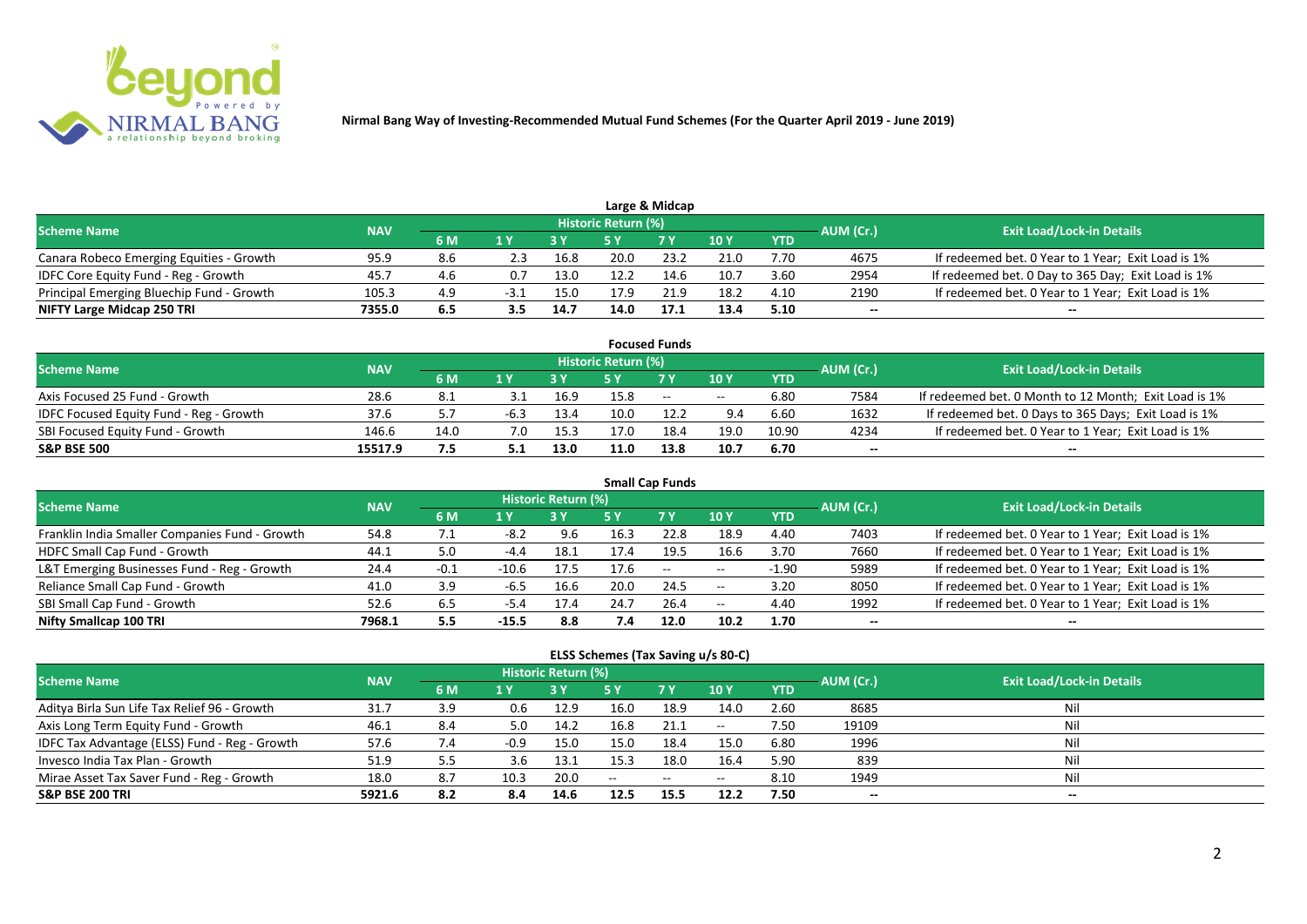

| <b>Contra/Value Fund</b>                  |            |     |        |                     |      |            |      |            |           |                                                       |  |  |  |
|-------------------------------------------|------------|-----|--------|---------------------|------|------------|------|------------|-----------|-------------------------------------------------------|--|--|--|
| <b>Scheme Name</b>                        | <b>NAV</b> |     |        | Historic Return (%) |      |            |      |            | AUM (Cr.) | <b>Exit Load/Lock-in Details</b>                      |  |  |  |
|                                           |            | 6 M | 1 Y    |                     |      | <b>7 Y</b> | 10Y  | <b>YTD</b> |           |                                                       |  |  |  |
| Kotak India EQ Contra Fund - Reg - Growth | 53.8       |     |        | 15.8                | 12.8 | 15.5       | 13.0 | 7.50       | 811       | If redeemed bet. 0 Year to 1 Year; Exit Load is 1%    |  |  |  |
| Tata Equity P/E Fund - Reg - Growth       | 136.6      | 5.4 | $-1.7$ | 16.0                | 15.4 | 18.4       | 15.8 | 4.30       | 5464      | If redeemed bet. 0 Month to 12 Month; Exit Load is 1% |  |  |  |
| UTI Value Opportunities Fund - Growth     | 62.⊥       |     |        | 10.3                | 9.4  | 12.8       | 12.4 | 6.30       | 4551      | If redeemed bet. 0 Year to 1 Year; Exit Load is 1%    |  |  |  |
| Nifty 500 TRI                             | 14591.0    | 8.1 | 6.5    | 14.4                | 12.3 | 15.4       | 11.6 | 7.30       | $- -$     | $- -$                                                 |  |  |  |

| Sector/Thematic                                                           |            |        |      |                            |      |           |                          |            |           |                                                    |  |  |  |
|---------------------------------------------------------------------------|------------|--------|------|----------------------------|------|-----------|--------------------------|------------|-----------|----------------------------------------------------|--|--|--|
| <b>Scheme Name</b>                                                        | <b>NAV</b> |        |      | <b>Historic Return (%)</b> |      |           |                          |            | AUM (Cr.) | <b>Exit Load/Lock-in Details</b>                   |  |  |  |
|                                                                           |            | 6 M    | 1 Y  | <b>3 Y</b>                 | 5 Y  | <b>7Y</b> | <b>10Y</b>               | <b>YTD</b> |           |                                                    |  |  |  |
| Canara Robeco Consumer Trends Fund - Reg - Growth                         | 39.7       | 6.2    | 4.4  | 15.9                       | 16.1 | 18.0      | $\sim$ $-$               | 5.40       | 327       | If redeemed bet. 0 Year to 1 Year; Exit Load is 1% |  |  |  |
| Mirae Asset Great Consumer Fund - Growth                                  | 34.5       | 3.4    | 2.8  | 16.9                       | 15.7 | 18.2      | $\overline{\phantom{a}}$ | 0.80       | 742       | If redeemed bet. 0 Year to 1 Year; Exit Load is 1% |  |  |  |
| <b>ICICI Prudential Technology Fund - Growth</b>                          | 58.9       | 4.2    | 8.0  | 12.0                       | 14.2 | 18.1      | 21.2                     | 3.90       | 476       | If redeemed bet. 0 Day to 15 Day; Exit Load is 1%  |  |  |  |
| Reliance Pharma Fund - Growth                                             | 144.0      | $-5.7$ | 6.6  | 2.8                        | 10.5 | 14.3      | 19.0                     | $-3.70$    | 2711      | If redeemed bet. 0 Year to 1 Year; Exit Load is 1% |  |  |  |
| ICICI Prudential Banking and Financial Services Fund -<br>Retail - Growth | 69.1       | 17.7   | 14.8 | 23.0                       | 19.0 | 23.1      | 19.8                     | 13.60      | 3068      | If redeemed bet. 0 Day to 15 Day; Exit Load is 1%  |  |  |  |
| Reliance Banking Fund - Growth                                            | 299.2      | 17.1   | 10.3 | 20.0                       | 15.8 | 19.0      | 17.1                     | 13.00      | 2991      | If redeemed bet. 0 Year to 1 Year; Exit Load is 1% |  |  |  |
| Nifty 500 TRI                                                             | 14591.0    | 8.1    | 6.5  | 14.4                       | 12.3 | 15.4      | 11.6                     | 7.30       | $- -$     | $\overline{\phantom{a}}$                           |  |  |  |

| <b>Dynamic Asset Allocation Funds</b>            |            |     |      |                            |                   |           |            |            |           |                                                         |  |  |
|--------------------------------------------------|------------|-----|------|----------------------------|-------------------|-----------|------------|------------|-----------|---------------------------------------------------------|--|--|
| <b>Scheme Name</b>                               | <b>NAV</b> |     |      | <b>Historic Return (%)</b> |                   |           |            |            |           | <b>Exit Load/Lock-in Details</b>                        |  |  |
|                                                  |            | 6 M | 1 Y  |                            | <b>5 Y</b>        | <b>7Y</b> | <b>10Y</b> | <b>YTD</b> | AUM (Cr.) |                                                         |  |  |
| ICICI Prudential Balanced Advantage Fund - Reg - | 36.1       |     |      |                            |                   |           |            |            |           |                                                         |  |  |
| Growth                                           |            | 6.4 | 7.3  | 10.5                       | 11.1              | 14.0      | 13.0       | 5.10       | 29034     | If redeemed bet. 0 Year to 1 Year; Exit Load is 1%      |  |  |
| Invesco India Dynamic Equity Fund - Growth       | 29.4       | 6.1 | 2.6  | 11.0                       | 11.1              | 14.7      | 12.9       | 6.40       | 1007      | If redeemed bet. 0 Month to 3 Month; Exit Load is 0.25% |  |  |
| SBI Dynamic Asset Allocation Fund - Reg - Growth | 13.4       | 2.1 |      | 8.2                        | $\hspace{0.05cm}$ | $\sim$    | $- -$      | 2.50       | 649       | If redeemed bet. 0 Month to 12 Month; Exit Load is 1%   |  |  |
| NIFTY 50 Hybrid Composite Debt 65:35 Index       | 10143.8    | 8.7 | 12.0 | 12.5                       | 11.0              | 12.8      | 10.6       | 8.20       | --        | $- -$                                                   |  |  |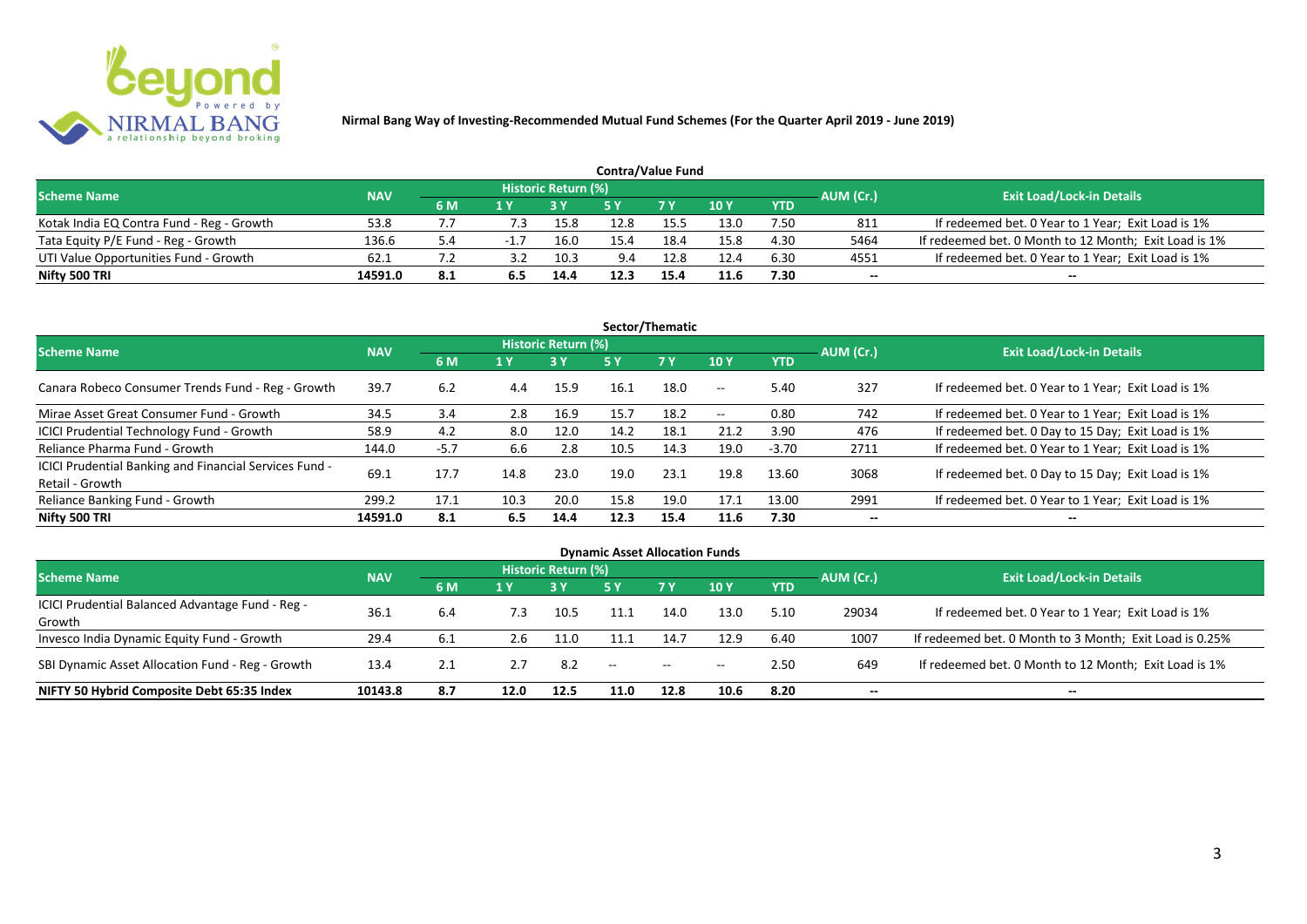

| <b>Hybrid Aggressive</b>                        |            |      |        |                     |      |               |            |            |           |                                                       |  |  |  |
|-------------------------------------------------|------------|------|--------|---------------------|------|---------------|------------|------------|-----------|-------------------------------------------------------|--|--|--|
| <b>Scheme Name</b>                              | <b>NAV</b> |      |        | Historic Return (%) |      |               |            |            | AUM (Cr.) | <b>Exit Load/Lock-in Details</b>                      |  |  |  |
|                                                 |            | 6 M  | 1 Y    |                     | 5 Y  | 7 Y           | <b>10Y</b> | <b>YTD</b> |           |                                                       |  |  |  |
| HDFC Hybrid Equity Fund - Growth                | 55.1       | -8.1 | 6.7    | 10.8                | 8.9  | 11.9          | 11.4       | 7.30       | 22384     | If redeemed bet. 0 Year to 1 Year; Exit Load is 1%    |  |  |  |
| ICICI Prudential Equity & Debt Fund - Growth    | 136.7      | 8.3  | 8.4    | 13.7                | 13.5 | 16.4          | 15.1       | 6.70       | 26129     | If redeemed bet. 0 Year to 1 Year; Exit Load is 1%    |  |  |  |
| Mirae Asset Hybrid - Equity Fund - Reg - Growth | 15.1       | 7.9  | 11.0   | 13.6                | --   | $\sim$ $\sim$ | $- -$      | 7.60       | 1843      | If redeemed bet. 0 Year to 1 Year; Exit Load is 1%    |  |  |  |
| Reliance Equity Hybrid Fund - Growth            | 53.8       |      | $-1.4$ | 9.2                 |      | 14.7          | 13.1       | 1.80       | 11872     | If redeemed bet. 0 Month to 12 Month; Exit Load is 1% |  |  |  |
| Canara Robeco Equity Hybrid Fund - Growth       | 162.1      | 8.2  | 8.8    | 13.0                | 13.2 | 14.9          | 13.5       | 7.70       | 2124      | If redeemed bet. 0 Year to 1 Year; Exit Load is 1%    |  |  |  |
| NIFTY 50 Hybrid Composite Debt 65:35 Index      | 10143.8    | 8.7  | 12.0   | 12.5                | 11.0 | 12.8          | 10.6       | 8.20       | $- -$     |                                                       |  |  |  |
|                                                 |            |      |        |                     |      |               |            |            |           |                                                       |  |  |  |

| <b>Arbitrage Fund</b>                      |            |      |     |                            |     |     |     |            |           |                                                         |  |  |  |
|--------------------------------------------|------------|------|-----|----------------------------|-----|-----|-----|------------|-----------|---------------------------------------------------------|--|--|--|
| <b>Scheme Name</b>                         | <b>NAV</b> |      |     | <b>Historic Return (%)</b> |     |     |     |            | AUM (Cr.) | <b>Exit Load/Lock-in Details</b>                        |  |  |  |
|                                            |            | 1 M. |     | 6 M                        |     | 2V  |     | <b>YTD</b> |           |                                                         |  |  |  |
| IDFC Arbitrage Fund - Reg - Growth         | 23.6       | ດ າ  |     | 6.7                        | 5.8 |     | 6.3 | 7.30       | 3626      | If redeemed bet. 0 Month to 1 Month; Exit Load is 0.25% |  |  |  |
| Kotak Equity Arbitrage Fund - Reg - Growth | 26.8       |      | 8.1 | 6.5                        |     | 6.4 | 6.4 | 7.10       | 12574     | If redeemed bet. 0 Day to 30 Day; Exit Load is 0.25%    |  |  |  |
| Reliance Arbitrage Fund - Growth           | 19.2       | 9.5  | 8.3 | 6.8                        | 5.8 |     | 6.5 | 7.40       | 8276      | If redeemed bet. 0 Month to 1 Month; Exit Load is 0.25% |  |  |  |

| <b>Equity Saver</b>                      |            |       |       |                            |      |           |                          |            |                          |                                                       |  |  |  |
|------------------------------------------|------------|-------|-------|----------------------------|------|-----------|--------------------------|------------|--------------------------|-------------------------------------------------------|--|--|--|
| <b>Scheme Name</b>                       | <b>NAV</b> |       |       | <b>Historic Return (%)</b> |      |           |                          |            | AUM (Cr.)                | <b>Exit Load/Lock-in Details</b>                      |  |  |  |
|                                          |            | 6 M   |       |                            |      | <b>7Y</b> | <b>10Y</b>               | <b>YTD</b> |                          |                                                       |  |  |  |
| Axis Equity Saver Fund - Reg - Growth    | 13.2       | ხ.5   | 7.9   | 9.0                        | $ -$ | $\sim$    | $\overline{\phantom{a}}$ | 6.20       | 757                      | If redeemed bet. 0 Month to 12 Month; Exit Load is 1% |  |  |  |
| HDFC Equity Savings Fund - Growth        | 37.4       | 5.9   | 7.0   | 11.1                       | 9.0  |           | 9.9                      | 5.30       | 5758                     | If redeemed bet. 0 Year to 1 Year; Exit Load is 1%    |  |  |  |
| Kotak Equity Savings Fund - Reg - Growth | 14.4       | 4.4   | 6.6   | 8.7                        | --   | $  \,$    | $- -$                    | 3.70       | 2193                     | If redeemed bet. 0 Year to 1 Year; Exit Load is 1%    |  |  |  |
| CRISIL Hybrid 50+50 - Moderate Index*    | $- -$      | $- -$ | $- -$ | $- -$                      |      | $- -$     | $\overline{\phantom{a}}$ | $- -$      | $\overline{\phantom{a}}$ | $- -$                                                 |  |  |  |

| <b>Liquid Funds</b>                            |            |           |     |                            |        |           |            |                 |           |                                  |  |  |  |
|------------------------------------------------|------------|-----------|-----|----------------------------|--------|-----------|------------|-----------------|-----------|----------------------------------|--|--|--|
| <b>Scheme Name</b>                             | <b>NAV</b> |           |     | <b>Historic Return (%)</b> |        |           | <b>YTM</b> | Avg             | AUM (Cr.) | <b>Exit Load/Lock-in Details</b> |  |  |  |
|                                                |            | <b>1W</b> | 2W  | 1 M                        | 3 M    | <b>1Y</b> |            | <b>Maturity</b> |           |                                  |  |  |  |
| Axis Liquid Fund - Growth                      | 2089.9     | 7.3       | 1.4 |                            | 7.5    | 7.6       | 6.9        | 0.11            | 30460     | Nil                              |  |  |  |
| Franklin India Liquid Fund - Super IP - Growth | 2822.4     | 7.5       | כ.י | 7.5                        | 7.6    |           | 7.4        | 0.09            | 9643      | Nil                              |  |  |  |
| Kotak Liquid Scheme - Reg - Growth             | 3817.0     | 7.3       | 7.3 |                            | 7.2    | 7.4       | 6.8        | 0.10            | 27577     | Nil                              |  |  |  |
| Reliance Liquid Fund - Growth                  | 4594.8     | 7.5       |     | 7.5                        | 7.5    | 7.6       | 7.3        | 0.13            | 34422     | Nil                              |  |  |  |
| UTI Liquid Cash Plan - Reg - Growth            | 3086.7     | 7.4       | כ.י | 7.3                        | 7.5    | 7.b       | 7.0        | 0.12            | 36731     | Nil                              |  |  |  |
| <b>CRISIL Liquid Fund Index</b>                | $- -$      | 7.6       | 7.9 | 8.1                        | $\sim$ | $-$       | $- -$      | $- -$           | $- -$     | $\sim$                           |  |  |  |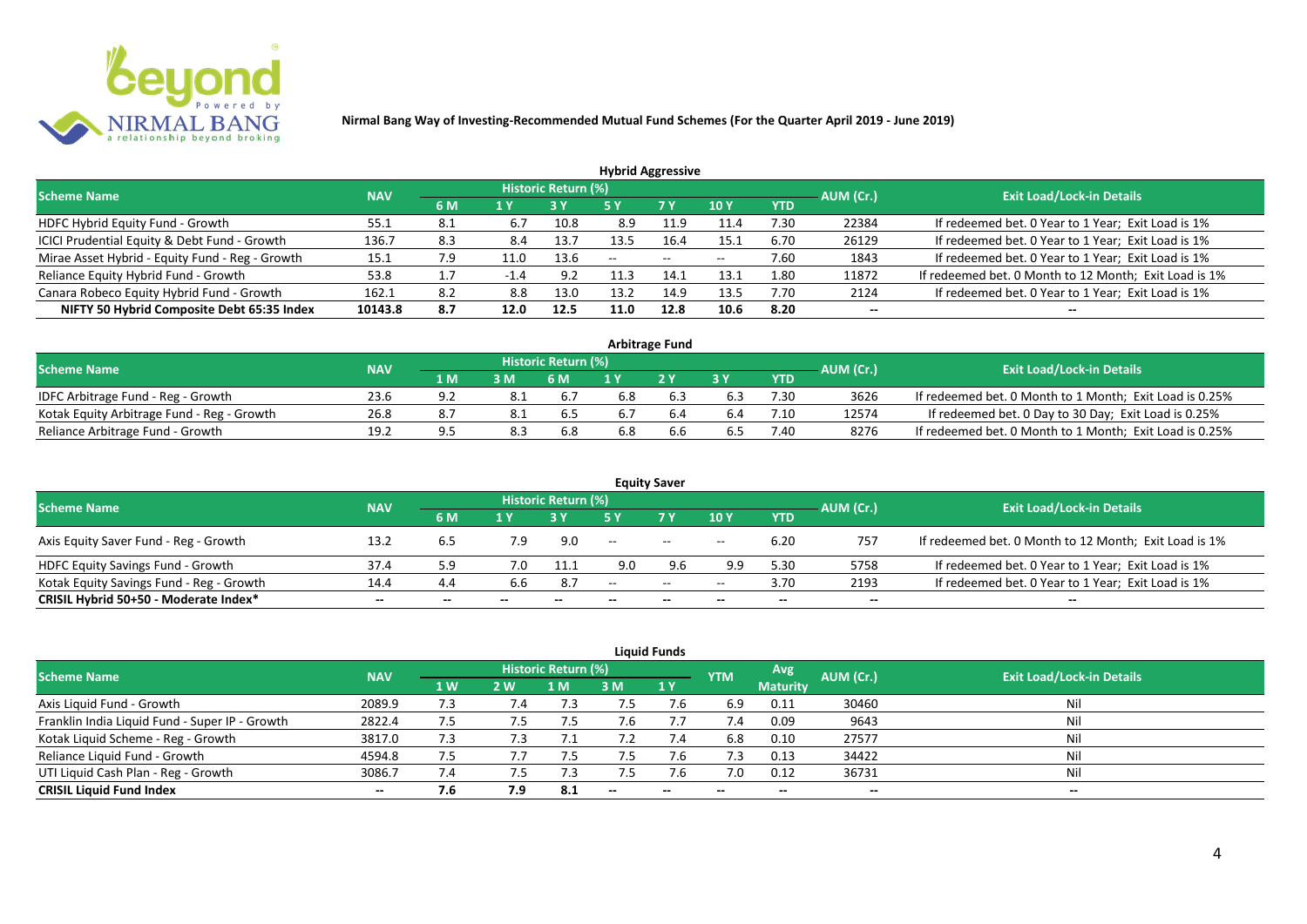

| Ultra Short Fund                                  |            |      |     |                            |       |                          |                          |                          |           |                                  |  |  |  |
|---------------------------------------------------|------------|------|-----|----------------------------|-------|--------------------------|--------------------------|--------------------------|-----------|----------------------------------|--|--|--|
| <b>Scheme Name</b>                                | <b>NAV</b> |      |     | <b>Historic Return (%)</b> |       |                          | <b>YTM</b>               | Avg                      | AUM (Cr.) | <b>Exit Load/Lock-in Details</b> |  |  |  |
|                                                   |            | 1 M  | 3M  | 6 M                        |       | 3Y                       |                          | <b>Maturity</b>          |           |                                  |  |  |  |
| Aditya Birla Sun Life Savings Fund - Reg - Growth | 374.4      | 10.4 | 9.1 | 9.1                        | 8.7   | 8.0                      | 8.4                      | 0.55                     | 15387     | Nil                              |  |  |  |
| HDFC Ultra Short Term Fund - Reg - Growth         | 10.6       | 9.4  | 8.8 | 8.6                        | $-$   | $- -$                    | 7.6                      | 0.44                     | 5812      | Nil                              |  |  |  |
| IDFC Ultra Short Term Fund - Reg - Growth         | 10.7       | 10.1 | 8.8 | 8.7                        | $- -$ | $\overline{\phantom{a}}$ | 7.6                      | 0.38                     | 1986      | Nil                              |  |  |  |
| Kotak Savings Fund - Reg - Growth                 | 30.3       | 9.6  | 8.5 | 8.5                        | 8.2   | 7.5                      | 7.9                      | 0.44                     | 12689     | Nil                              |  |  |  |
| SBI Magnum Ultra Short Duration Fund - Growth     | 4199.4     | 9.3  | 8.4 | 8.5                        | 8.5   | $\sqrt{.4}$              | 7.5                      | 0.40                     | 8143      | Nil                              |  |  |  |
| <b>NIFTY Ultra Short Duration Debt Index</b>      | 3834.3     | 9.1  | 8.3 | 8.5                        | 8.5   | 7.6                      | $\overline{\phantom{a}}$ | $\overline{\phantom{a}}$ | --        | $- -$                            |  |  |  |

| <b>Money Market Fund</b>                                   |            |                |       |                     |     |           |            |                 |           |                                  |  |  |  |
|------------------------------------------------------------|------------|----------------|-------|---------------------|-----|-----------|------------|-----------------|-----------|----------------------------------|--|--|--|
| <b>Scheme Name</b>                                         | <b>NAV</b> |                |       | Historic Return (%) |     |           | <b>YTM</b> | Avg             | AUM (Cr.) | <b>Exit Load/Lock-in Details</b> |  |  |  |
|                                                            |            | 1 <sub>M</sub> | 3 M   | 6 M                 | 1 Y | <b>3Y</b> |            | <b>Maturity</b> |           |                                  |  |  |  |
| Aditya Birla Sun Life Money Manager Fund - Reg -<br>Growth | 253.7      | 10.5           | 8.8   | 8.7                 | 8.6 | 7.5       | 7.7        | 0.56            | 11363     | Nil                              |  |  |  |
| ICICI Prudential Money Market Fund - Reg - Growth          | 262.2      | 9.8            | 8.5   | -8.4                | 8.2 | 7.3       | 7.6        | 0.43            | 9271      | Nil                              |  |  |  |
| Reliance Money Market Fund - Growth                        | 2861.8     | 10.3           | 8.9   | 8.8                 | 8.6 | 7.4       | 7.7        | 0.41            | 3952      | Nil                              |  |  |  |
| UTI Money Market Fund - Reg - Growth                       | 2127.6     | 10.1           | 8.7   | 8.6                 | 8.4 | 7.4       | 7.8        | 0.50            | 4932      | Nil                              |  |  |  |
| <b>CRISIL Liquid Fund Index</b>                            | $- -$      | 8.1            | $- -$ |                     |     |           | --         | $- -$           | $- -$     | $- -$                            |  |  |  |

| <b>Short Term Fund</b>                          |            |      |      |                     |     |      |            |                 |           |                                                      |  |  |  |
|-------------------------------------------------|------------|------|------|---------------------|-----|------|------------|-----------------|-----------|------------------------------------------------------|--|--|--|
| <b>Scheme Name</b>                              | <b>NAV</b> |      |      | Historic Return (%) |     |      | <b>YTM</b> | Avg             | AUM (Cr.) | <b>Exit Load/Lock-in Details</b>                     |  |  |  |
|                                                 |            | 1 MZ | 3M   | 6 M                 |     | 73 Y |            | <b>Maturity</b> |           |                                                      |  |  |  |
| Franklin India STIP - Growth                    | 4030.2     | 12.6 | 8.5  | 9.9                 | 9.6 |      | 11.4       | 3.01            | 13260     | If redeemed bet. 0 Year to 1 Year; Exit Load is 0.5% |  |  |  |
| HDFC Short Term Debt Fund - Growth              | 20.9       | 14.5 | 10.5 | 9.5                 | 8.9 |      | 8.2        | 1.58            | 7681      | Nil                                                  |  |  |  |
| IDFC Bond Fund - Short Term Plan - Reg - Growth | 38.6       | 16.6 | 11.4 | 10.4                | 9.4 | 7.3  | 8.0        | 2.03            | 6985      | Nil                                                  |  |  |  |
| Kotak Bond Short Term Plan - Reg - Growth       | 35.4       | 16.9 | 11.5 | 10.2                | 8.9 |      | 8.4        | 2.67            | 8703      | Nil                                                  |  |  |  |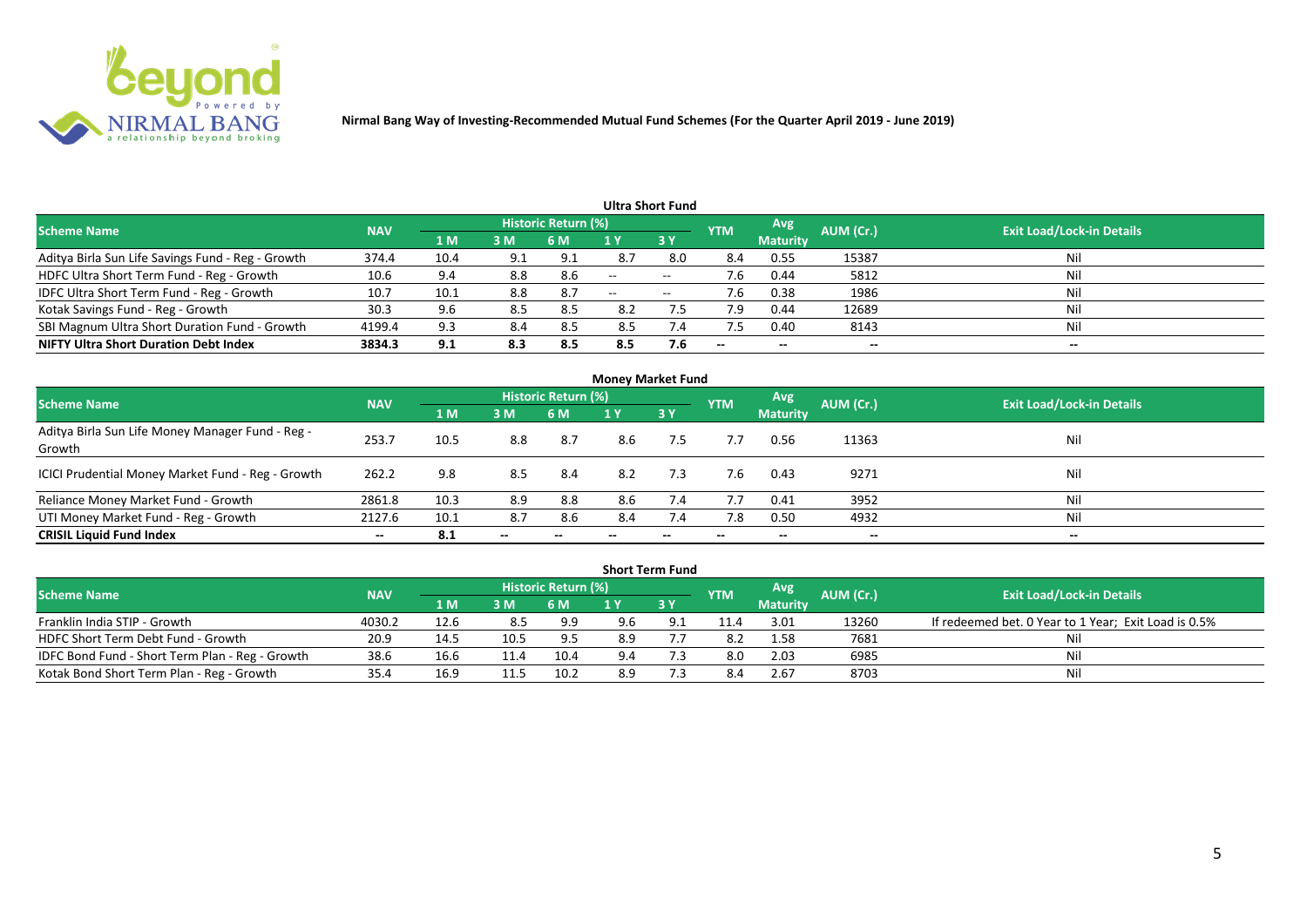

| <b>Low Duration Fund</b>                   |            |            |                |                     |     |           |                |                 |           |                                                          |  |  |  |
|--------------------------------------------|------------|------------|----------------|---------------------|-----|-----------|----------------|-----------------|-----------|----------------------------------------------------------|--|--|--|
| <b>Scheme Name</b>                         | <b>NAV</b> |            |                | Historic Return (%) |     |           | <b>YTM</b>     | <b>Avg</b>      | AUM (Cr.) | <b>Exit Load/Lock-in Details</b>                         |  |  |  |
|                                            |            | '1 M       | 3 <sub>N</sub> | 6 M                 |     | <b>3Y</b> |                | <b>Maturity</b> |           |                                                          |  |  |  |
| DSP Low Duration Fund - Reg - Growth       | 13.7       | 5.5        |                | 8.0                 |     |           | 7.9            | 0.78            | 2886      | Nil                                                      |  |  |  |
| Franklin India Low Duration Fund - Growth  | 21.9       | $\cdot$ .4 |                | 8.7                 | 8.9 | 8.7       | 10.5           | 1.13            | 7107      | If redeemed bet. 0 Months to 3 Months; Exit Load is 0.5% |  |  |  |
| IDFC Low Duration Fund - Reg - Growth      | 26.9       | 11.6       | 9.3            | 8.8                 |     |           |                | 0.83            | 3386      | Nil                                                      |  |  |  |
| UTI Treasury Advantage Fund - Reg - Growth | 2597.5     |            | 6.8            |                     |     |           | Q <sub>2</sub> | 0.55            | 5220      | Nil                                                      |  |  |  |

#### 1 M 3 M 6 M 1 Y 3 Y 18.2 12.8 10.8 9.5 7.1 NOFC Banking and PSU Debt Fund - Reg - Growth 15.3 18.2 12.8 10.8 9.5 7.8 8.7 2.59 3001 Nil<br>
Kotak Banking and PSU Debt Fund - Reg - Growth 43.1 21.8 13.3 11.5 10.0 8.0 8.5 4.24 1432 Nil Kotak Banking and PSU Debt Fund - Reg - Growth 43.1 21.8 13.3 11.5 10.0 8.0 8.5 4.24 1432<br>
UTI Banking & PSU Debt Fund - Reg - Growth 14.2 19.2 - 14.4 - 7.3 - 0.1 5.1 7.7 1.82 200 UTI Banking & PSU Debt Fund - Reg - Growth 14.2 19.2 -14.4 -7.3 -0.1 5.1 7.7 1.82 200 Nil **Banking & PSU Bond Funds Scheme Name NAV AUM AUM AUM AUM AUM AUM AUM AUM AUM Exit Load/Lock-in Details**<br>**AUM AUM AUM AUM AUM AUM AUM AUM Exit Load/Lock-in Details Historic Return (%) Maturity**

| <b>Corporate Bond Funds</b> |  |  |
|-----------------------------|--|--|
|-----------------------------|--|--|

| Scheme Name                                 | <b>NAV</b> |        |     | <b>Historic Return (%)</b> |      |            | <b>YTM</b> | <b>Avg</b><br><b>Maturity</b> | <b>AUM (Cr.)</b> | <b>Exit Load/Lock-in Details</b> |
|---------------------------------------------|------------|--------|-----|----------------------------|------|------------|------------|-------------------------------|------------------|----------------------------------|
|                                             |            | 1 M .  | 3 M |                            |      | <b>3 Y</b> |            |                               |                  |                                  |
| Franklin India Corporate Debt Fund - Growth | 66.b       |        | 9.3 | 10.0                       | 8.9  |            | 9.9        | 4.22                          | 909              | Nil                              |
| HDFC Corporate Bond Fund - Growth           | 21.2       | $10 -$ |     | 11.5                       | 10.0 | 8.2        | 8.3        | 3.43                          | 12684            | Nil                              |
| Kotak Corporate Bond Fund - Std - Growth    | 2511.      |        |     | 10.2                       |      |            | 8.2        | 1.04                          | 1637             | Nil                              |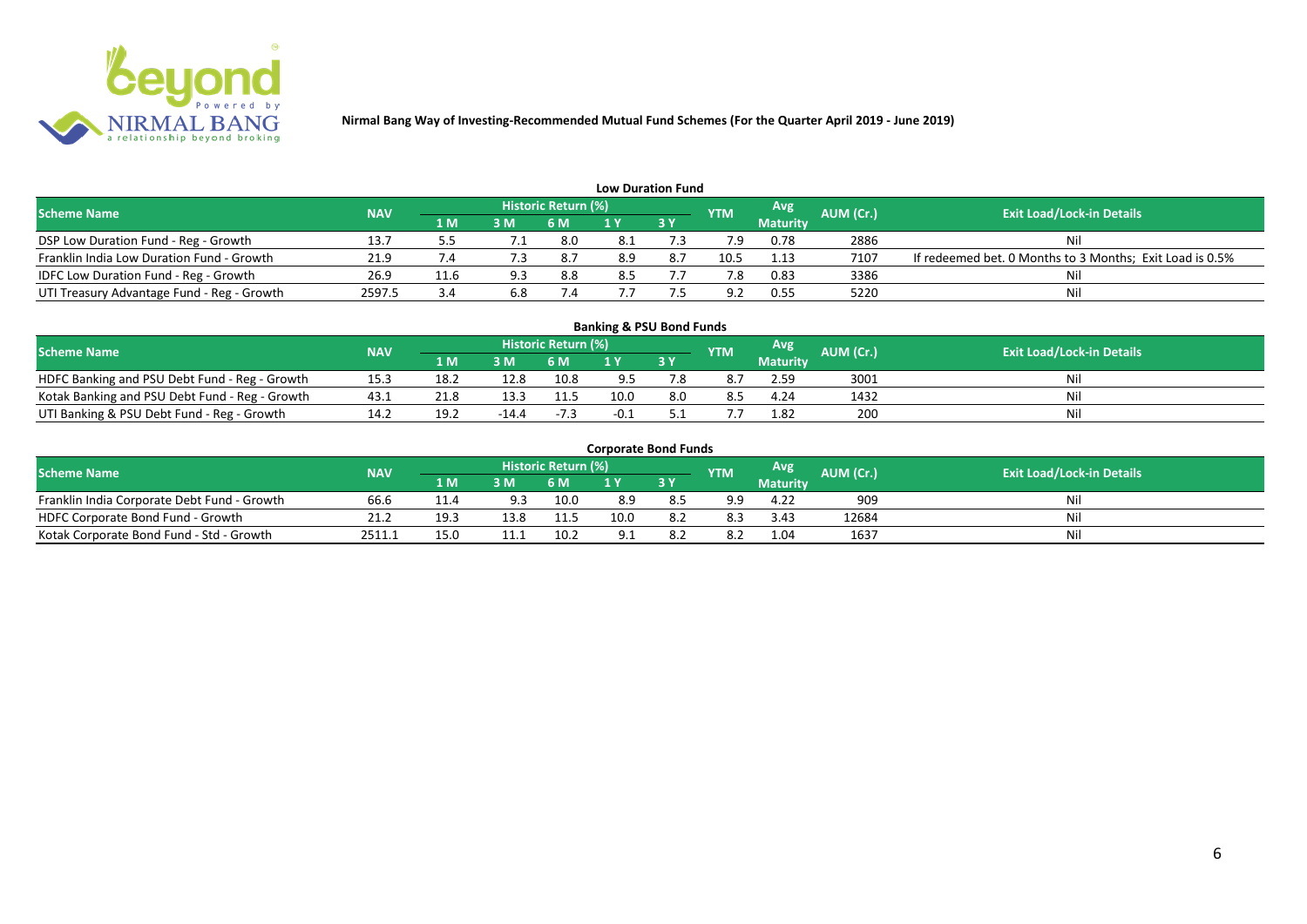

| Credit Risk Funds                         |            |      |        |                     |     |           |            |                               |           |                                                                       |  |  |  |
|-------------------------------------------|------------|------|--------|---------------------|-----|-----------|------------|-------------------------------|-----------|-----------------------------------------------------------------------|--|--|--|
| <b>Scheme Name</b>                        | <b>NAV</b> |      |        | Historic Return (%) |     |           | <b>YTM</b> | <b>Avg</b><br><b>Maturity</b> | AUM (Cr.) | <b>Exit Load/Lock-in Details</b>                                      |  |  |  |
|                                           |            | 1 M  | 3M     | 6 M                 |     | <b>3Y</b> |            |                               |           |                                                                       |  |  |  |
|                                           |            |      |        |                     |     |           |            |                               |           | If redeemed bet. 0 Month to 12 Month; Exit Load is 3%, If             |  |  |  |
| Franklin India Credit Risk Fund - Growth  | 19.7       | 13.7 | 7.3    | 8.9                 | 8.9 | 8.6       | 11.4       | 3.38                          |           | 7229 redeemed bet. 12 Month to 24 Month; Exit Load is 2%, If redeemed |  |  |  |
|                                           |            |      |        |                     |     |           |            |                               |           | bet. 24 Month to 36 Month; Exit Load is 1%                            |  |  |  |
| HDFC Credit Risk Debt Fund - Reg - Growth | 15.5       |      |        | 8.7                 |     |           | 9.9        |                               | 15966     | If redeemed bet. 0 Month to 12 Month; Exit Load is 1%, If             |  |  |  |
|                                           |            | 14.6 | 11.2   |                     | 7.9 | 7.5       |            | 2.53                          |           | redeemed bet. 12 Month to 18 Month; Exit Load is 0.5%                 |  |  |  |
| Reliance Credit Risk Fund - Growth        | 25.4       | 10.2 | $-1.6$ | 3.2                 | 5.0 | 6.6       | 11.5       | 1.98                          | 9292      | If redeemed bet. 0 Month to 12 Month; Exit Load is 1%                 |  |  |  |
|                                           |            |      |        |                     |     |           |            |                               |           | If redeemed bet. 0 Month to 12 Month; Exit Load is 3%, If             |  |  |  |
| SBI Credit Risk Fund - Growth             | 29.9       | 14.3 | 5.0    | 6.6                 | 7.1 | 7.3       | 12.0       | 2.61                          | 5407      | redeemed bet. 12 Month to 24 Month; Exit Load is 1.5%, If             |  |  |  |
|                                           |            |      |        |                     |     |           |            |                               |           | redeemed bet. 24 Month to 36 Month; Exit Load is 0.75%                |  |  |  |

| <b>Dynamic Bond Fund</b>                        |            |      |       |                            |      |       |            |                 |           |                                                         |  |  |  |  |
|-------------------------------------------------|------------|------|-------|----------------------------|------|-------|------------|-----------------|-----------|---------------------------------------------------------|--|--|--|--|
| <b>Scheme Name</b>                              | <b>NAV</b> |      |       | <b>Historic Return (%)</b> |      |       | <b>YTM</b> | Avg             | AUM (Cr.) | <b>Exit Load/Lock-in Details</b>                        |  |  |  |  |
|                                                 |            | 1 M  | 3M    | 6 M                        |      | 3Y    |            | <b>Maturity</b> |           |                                                         |  |  |  |  |
| Axis Dynamic Bond Fund - Growth                 | 19.4       | 32.4 | 18.7  | 12.9                       | 10.9 | 7.9   | 8.6        | 6.80            | 135       | Nil                                                     |  |  |  |  |
| ICICI Prudential All Seasons Bond Fund - Growth | 23.6       | 21.1 | 14.7  | 11.1                       | 9.0  | 8.9   | 8.7        | 4.74            | 2647      | If redeemed bet. 0 Month to 1 Month; Exit Load is 0.25% |  |  |  |  |
| IDFC D B F - Reg - Growth (Re-Launched)         | 22.8       | 31.8 | 19.8  | 12.5                       |      | 8.1   | 8.3        | 8.16            | 1919      | Nil                                                     |  |  |  |  |
| Kotak Dynamic Bond Fund - Reg - Growth          | 24.8       | 25.5 | 15.9  | 13.8                       |      | 9.0   | 8.7        | 5.60            | 597       | Nil                                                     |  |  |  |  |
| CRISIL Corporate Bond Composite Index*          | $- -$      | --   | $- -$ |                            |      | $- -$ | $- -$      | --              | --        | $- -$                                                   |  |  |  |  |

| <b>Gilt Funds</b>                               |            |      |      |                     |      |      |            |                 |           |                                                     |  |  |  |
|-------------------------------------------------|------------|------|------|---------------------|------|------|------------|-----------------|-----------|-----------------------------------------------------|--|--|--|
| <b>Scheme Name</b>                              | <b>NAV</b> |      |      | Historic Return (%) |      |      | <b>YTM</b> | Avg             | AUM (Cr.) | <b>Exit Load/Lock-in Details</b>                    |  |  |  |
|                                                 |            | 1 M  | 3 M  | 6 M.                | 1 Y  | 73 Y |            | <b>Maturity</b> |           |                                                     |  |  |  |
| IDFC G Sec Fund - Invt Plan - Reg - Growth (Re- | 22.9       | 37.5 | 23.2 | 15.7                | 13.5 | 8.9  | 8.2        | 9.38            | 422       | Nil                                                 |  |  |  |
| launched)                                       |            |      |      |                     |      |      |            |                 |           |                                                     |  |  |  |
| Reliance Gilt Securities Fund - Growth          | 25.6       | 37.5 | 20.3 | 15.1                | 12.8 | 9.6  | 7.8        | 9.01            | 962       | If redeemed bet. 0 Day to 7 Day; Exit Load is 0.25% |  |  |  |
| UTI Gilt Fund - Growth                          | 41.9       | 28.6 | 18.1 | 13.3                | 10.1 | 9.4  | 7.4        | 5.42            | 475       | Nil                                                 |  |  |  |